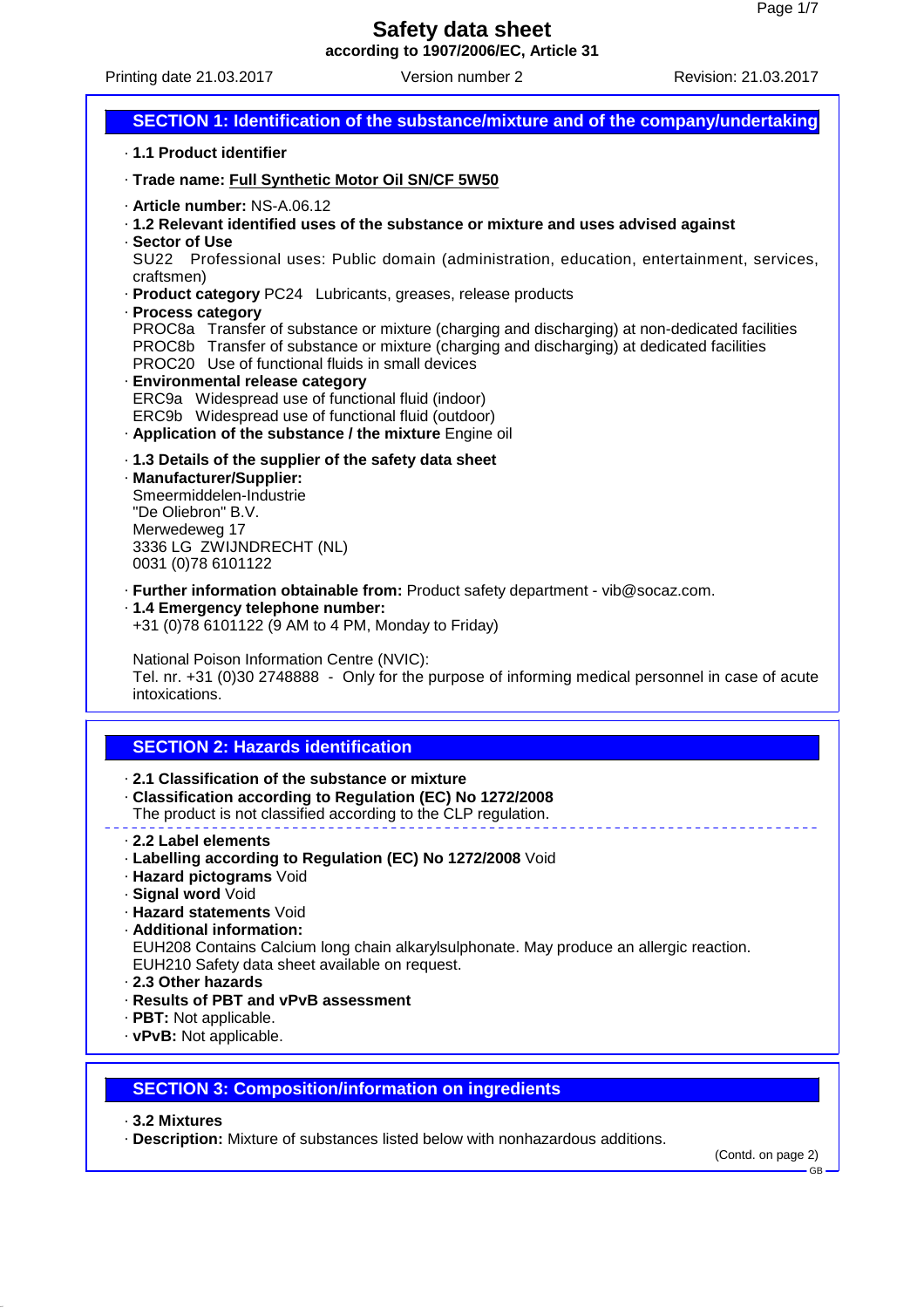Printing date 21.03.2017 Version number 2 Revision: 21.03.2017

#### **Trade name: Full Synthetic Motor Oil SN/CF 5W50**

| (Contd. of page 1)                                                                          |                                                                                                                                                                                                  |            |  |  |
|---------------------------------------------------------------------------------------------|--------------------------------------------------------------------------------------------------------------------------------------------------------------------------------------------------|------------|--|--|
| · Dangerous components:                                                                     |                                                                                                                                                                                                  |            |  |  |
| CAS: 68037-01-4<br>NLP: 500-183-1                                                           | 1-decene, homopolymer, hydrogenated<br><b>&amp; Asp. Tox. 1, H304</b>                                                                                                                            | $10 - 25%$ |  |  |
| Reg.nr.: 01-2119486452-34                                                                   |                                                                                                                                                                                                  |            |  |  |
| CAS: 147880-09-9<br>EC number: 604-611-9                                                    | Amines, polyethylenepoly-, reaction products with $1,3$ - $2.5$ - $10\%$<br>dioxolan-2-one and succinic anhydride<br>monopolyisobutenyl derivs<br>Aquatic Chronic 4, H413                        |            |  |  |
| CAS: 68784-26-9<br>EINECS: 272-234-3<br>Reg.nr.: 01-2119524004-56                           | calcium alkylfenatesulphide, long chains<br>Aquatic Chronic 4, H413                                                                                                                              | $1 - 2.5%$ |  |  |
| CAS: 36878-20-3<br>EINECS: 253-249-4<br>Reg.nr.: 01-2119488911-28                           | bis(nonylphenyl)amine<br>Aquatic Chronic 4, H413                                                                                                                                                 | $1 - 2.5%$ |  |  |
| CAS: 68784-31-6<br>EINECS: 272-238-5                                                        | phosphorodithioic acid, mixed $O.O-bis(sec-Bu)$ and $1,3-1-2.5\%$<br>imethylbutyl) esters, zinc salts<br>Reg.nr.: 01-2119657973-23 $\otimes$ Eye Dam. 1, H318; $\otimes$ Aquatic Chronic 2, H411 |            |  |  |
| . Additional information: For the wording of the listed hazard phrases refer to section 16. |                                                                                                                                                                                                  |            |  |  |

### **SECTION 4: First aid measures**

#### · **4.1 Description of first aid measures**

- · **General information:** No special measures required.
- · **After inhalation:** Supply fresh air; consult doctor in case of complaints.
- · **After skin contact:** Generally the product does not irritate the skin.
- · **After eye contact:** Rinse opened eye for several minutes under running water.
- · **After swallowing:** Do not induce vomiting; call for medical help immediately.
- · **4.2 Most important symptoms and effects, both acute and delayed** No further relevant information available.
- · **4.3 Indication of any immediate medical attention and special treatment needed**

If swallowed or in case of vomiting, danger of entering the lungs.

### **SECTION 5: Firefighting measures**

- · **5.1 Extinguishing media**
- · **Suitable extinguishing agents:**
- CO2, dry chemical, or foam. Water can be used to cool and protect exposed material.
- · **For safety reasons unsuitable extinguishing agents:** Water with full jet
- · **5.2 Special hazards arising from the substance or mixture**

Formation of toxic gases is possible during heating or in case of fire.

- · **5.3 Advice for firefighters**
- · **Protective equipment:**

Wear self-contained respiratory protective device.

Wear fully protective suit.

# **SECTION 6: Accidental release measures**

- · **6.1 Personal precautions, protective equipment and emergency procedures** Wear protective clothing.
- · **6.2 Environmental precautions:** Do not allow to enter sewers/ surface or ground water.
- · **6.3 Methods and material for containment and cleaning up:** Absorb with liquid-binding material (sand, diatomite, acid binders, universal binders, sawdust). Remove from the water surface (e.g. skim or suck off).
- · **6.4 Reference to other sections**

No dangerous substances are released.

(Contd. on page 3)

GB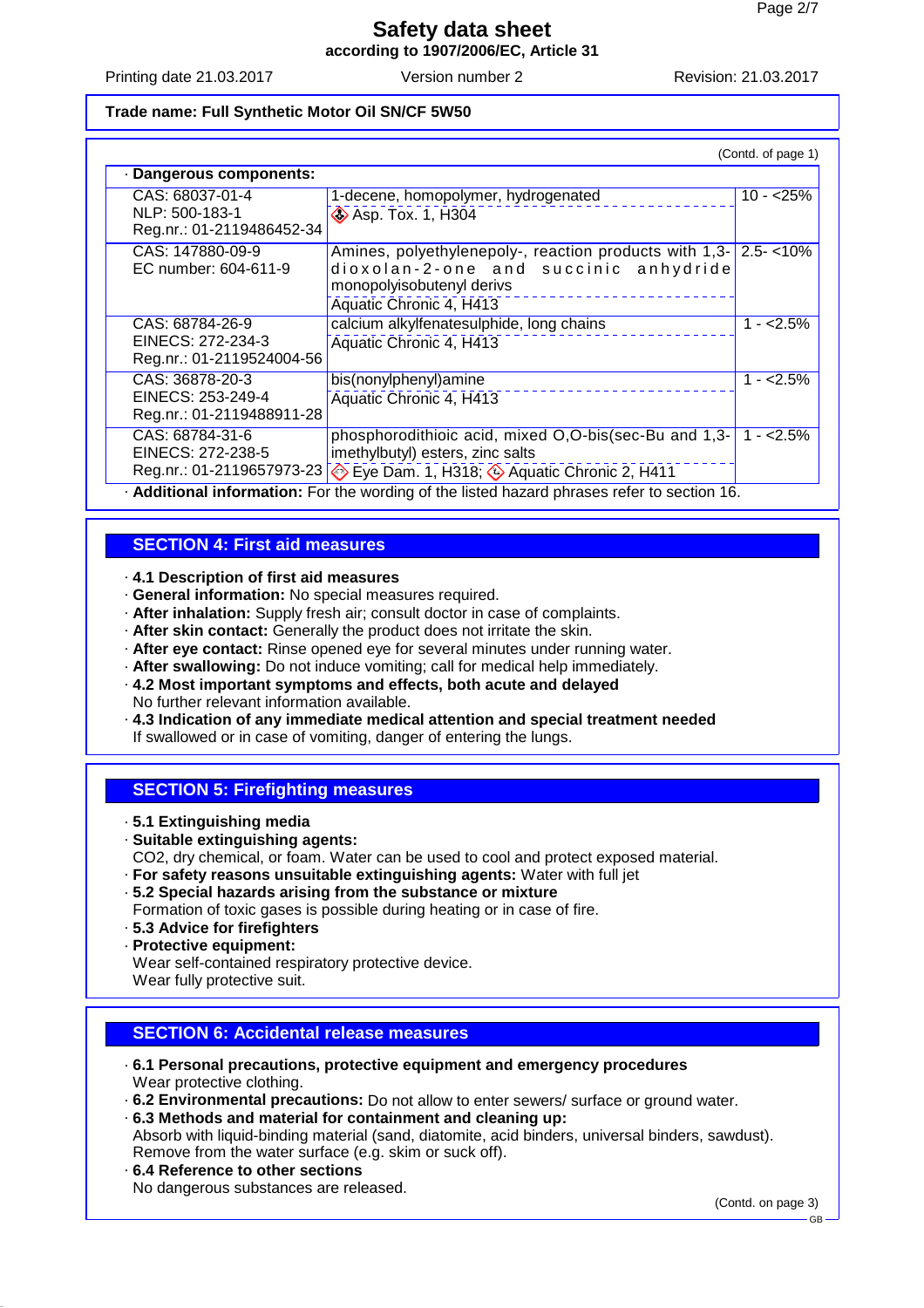Printing date 21.03.2017 Version number 2 Revision: 21.03.2017

#### **Trade name: Full Synthetic Motor Oil SN/CF 5W50**

See Section 7 for information on safe handling.

- See Section 8 for information on personal protection equipment.
- See Section 13 for disposal information.

# **SECTION 7: Handling and storage**

· **7.1 Precautions for safe handling**

No special measures required.

Avoid the formation of oil haze.

· **Information about fire - and explosion protection:** No special measures required.

- · **7.2 Conditions for safe storage, including any incompatibilities**
- · **Storage:**

· **Requirements to be met by storerooms and receptacles:** Store only in the original receptacle.

- · **Information about storage in one common storage facility:** Not required.
- · **Further information about storage conditions:**
- Store in cool, dry conditions in well sealed receptacles.
- · **7.3 Specific end use(s)** No further relevant information available.

### **SECTION 8: Exposure controls/personal protection**

· **Additional information about design of technical facilities:** No further data; see item 7.

- · **8.1 Control parameters**
- · **Ingredients with limit values that require monitoring at the workplace:** Contains mineral oil. Under conditions which may generate mists, observe the OSHA PEL of 5 mg per cubic meter, ACGIH STEL of 10 mg per cubic meter.
- · **Additional information:** The lists valid during the making were used as basis.
- · **8.2 Exposure controls**
- · **Personal protective equipment:**
- · **General protective and hygienic measures:** Wash hands before breaks and at the end of work.
- · **Respiratory protection:** Not required.
- · **Protection of hands:**



Wear gloves for the protection against chemicals according to EN 374.

Oil resistant gloves

· **Material of gloves**

Nitrile rubber, NBR

PVC gloves

Neoprene gloves

Recommended thickness of the material:  $\geq 0.35$  mm

The selection of the suitable gloves does not only depend on the material, but also on further marks of quality and varies from manufacturer to manufacturer. As the product is a preparation of several substances, the resistance of the glove material can not be calculated in advance and has therefore to be checked prior to the application.

· **Penetration time of glove material**

(Contd. on page 4)

GB

(Contd. of page 2)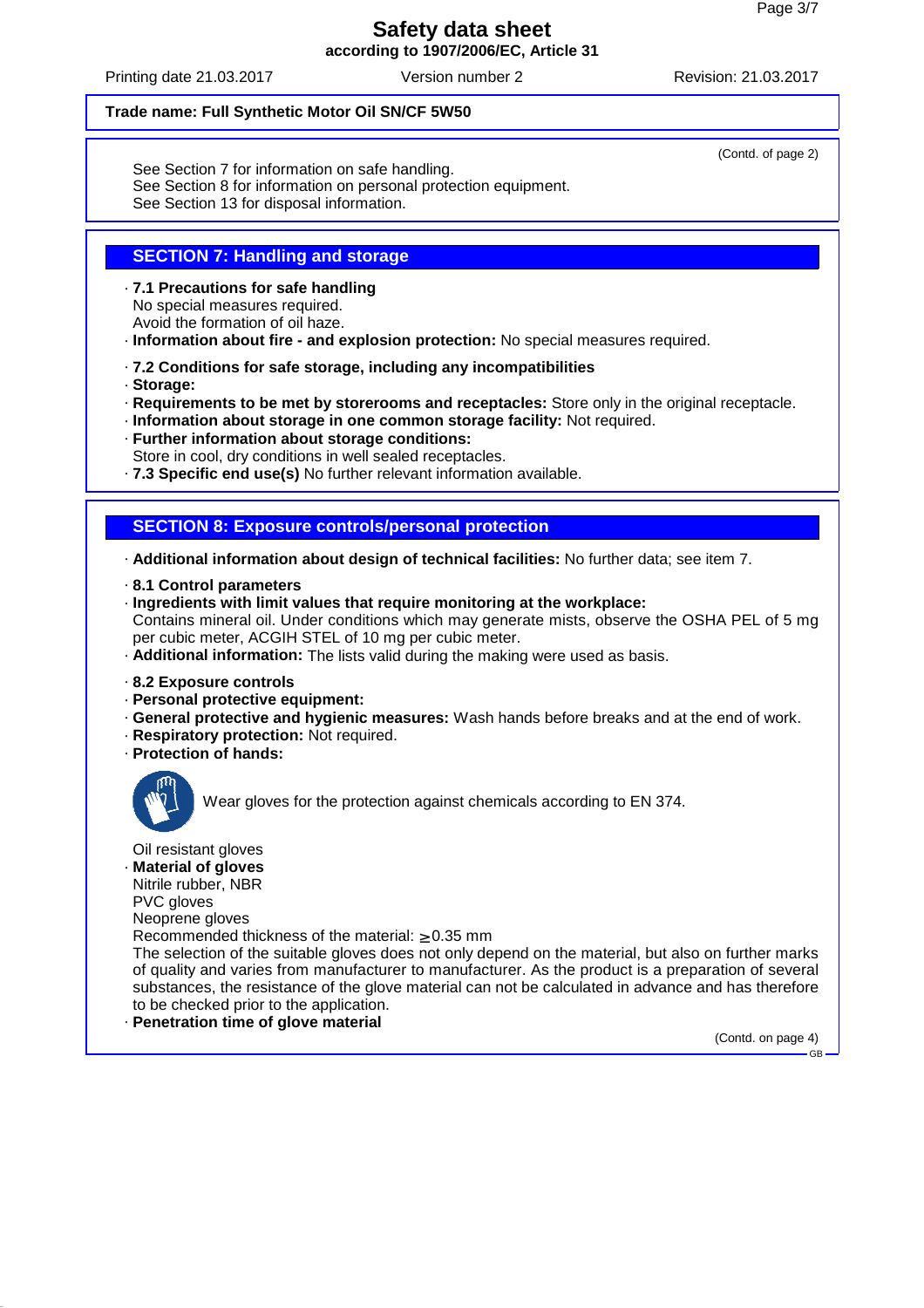Printing date 21.03.2017 Version number 2 Revision: 21.03.2017

#### **Trade name: Full Synthetic Motor Oil SN/CF 5W50**

(Contd. of page 3)

For continuous contact we recommend gloves with breakthrough time of more than 240 minutes with preference for > 480 minutes where suitable gloves can be identified. For short-term/splash protection we recommend the same, but recognise that suitable gloves offering this level of protection may not be available and in this case a lower breakthrough time may be acceptable so long as appropriate maintenance and replacement regimes are followed.Glove thickness is not a good predictor of glove resistance to a chemical as it is dependent on the exact composition of the glove material.breakthrough time may be acceptable so long as appropriate maintenance and replacement regimes are followed.Glove thickness is not a good predictor of glove resistance to a chemical as it is dependent on the exact composition of the glove material.

The exact break trough time has to be found out by the manufacturer of the protective gloves and has to be observed.

· **Eye protection:** Goggles recommended during refilling

· **Body protection:** Protective work clothing

| <b>SECTION 9: Physical and chemical properties</b>          |                                               |  |  |  |
|-------------------------------------------------------------|-----------------------------------------------|--|--|--|
| . 9.1 Information on basic physical and chemical properties |                                               |  |  |  |
| · General Information<br>· Appearance:                      |                                               |  |  |  |
| Form:                                                       | Liquid                                        |  |  |  |
| Colour:                                                     | <b>Brown</b>                                  |  |  |  |
| · Odour:                                                    | Characteristic                                |  |  |  |
| Change in condition                                         |                                               |  |  |  |
| <b>Melting point/freezing point:</b>                        | Undetermined.                                 |  |  |  |
| Initial boiling point and boiling range: Undetermined.      |                                               |  |  |  |
| · Drip point:                                               |                                               |  |  |  |
| Pour point                                                  | -40 °C (ASTM D97)                             |  |  |  |
| · Flash point:                                              | $>110$ °C                                     |  |  |  |
| · Flammability (solid, gas):                                | Not applicable.                               |  |  |  |
| · Auto-ignition temperature:                                | Product is not selfigniting.                  |  |  |  |
| · Explosive properties:                                     | Product does not present an explosion hazard. |  |  |  |
| · Explosion limits:                                         |                                               |  |  |  |
| Lower:                                                      | Not determined.                               |  |  |  |
| Upper:                                                      | Not determined.                               |  |  |  |
| · Density at 20 °C:                                         | $0.854$ g/cm <sup>3</sup>                     |  |  |  |
| · Solubility in / Miscibility with                          |                                               |  |  |  |
| water:                                                      | Not miscible or difficult to mix.             |  |  |  |
| · Partition coefficient: n-octanol/water:                   | Not determined.                               |  |  |  |
| · Viscosity:                                                |                                               |  |  |  |
| 40 °C                                                       | 114 mm <sup>2</sup> /s (ASTM D445)            |  |  |  |
| · Solvent content:                                          |                                               |  |  |  |
| <b>Organic solvents:</b>                                    | $0.0\%$                                       |  |  |  |
| . 9.2 Other information                                     | No further relevant information available.    |  |  |  |

#### **SECTION 10: Stability and reactivity**

· **10.1 Reactivity** No further relevant information available.

- · **10.2 Chemical stability**
- · **Thermal decomposition / conditions to be avoided:**
- To avoid thermal decomposition do not overheat.
- · **10.3 Possibility of hazardous reactions** Reacts with strong oxidising agents.
- · **10.4 Conditions to avoid** No further relevant information available.

(Contd. on page 5)

GB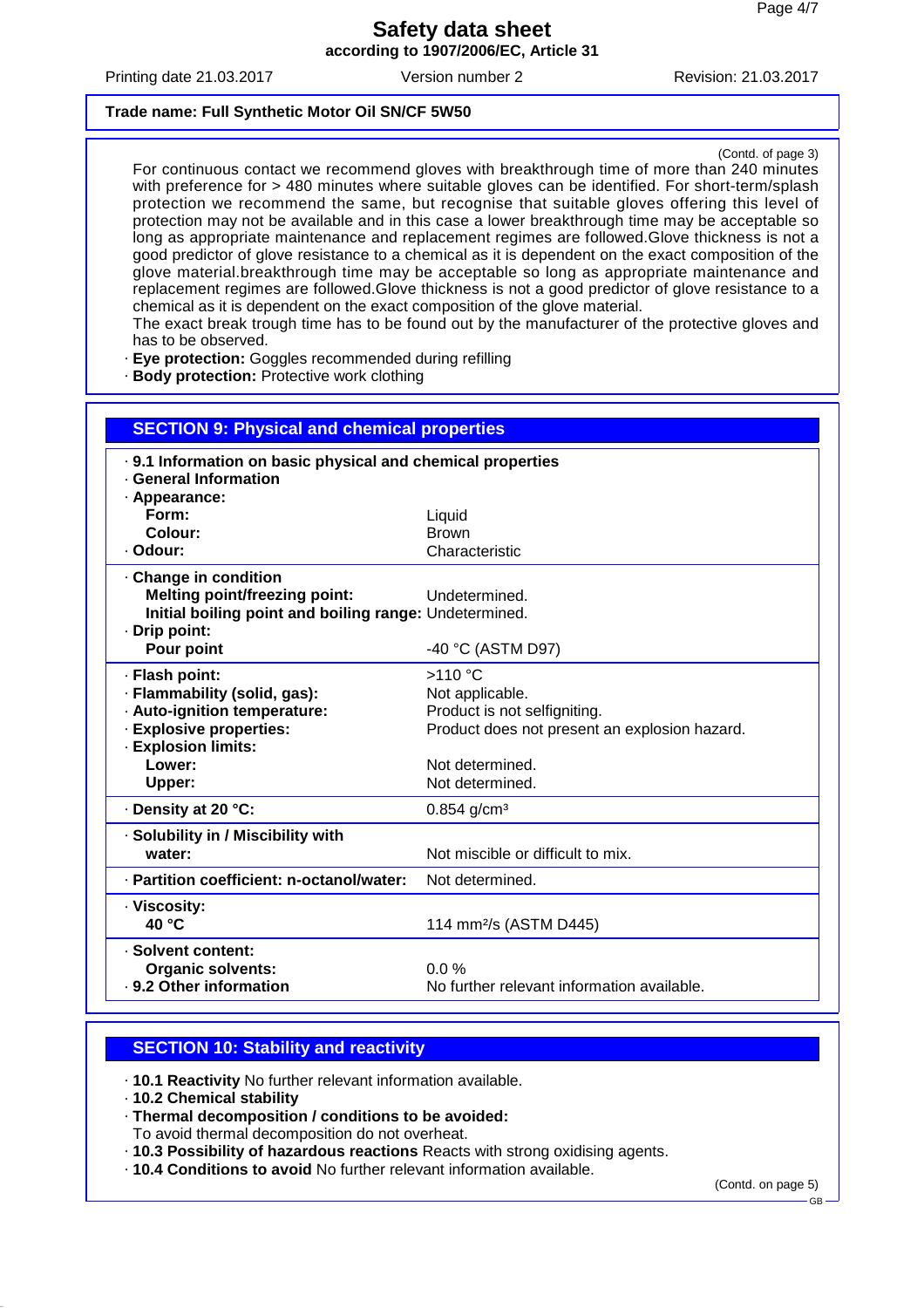Printing date 21.03.2017 Version number 2 Revision: 21.03.2017

(Contd. of page 4)

#### **Trade name: Full Synthetic Motor Oil SN/CF 5W50**

· **10.5 Incompatible materials:** No further relevant information available.

· **10.6 Hazardous decomposition products:** No dangerous decomposition products known.

# **SECTION 11: Toxicological information**

· **11.1 Information on toxicological effects**

- · **Acute toxicity** Based on available data, the classification criteria are not met.
- · **Primary irritant effect:**
- · **Skin corrosion/irritation** Based on available data, the classification criteria are not met.
- · **Serious eye damage/irritation** Based on available data, the classification criteria are not met.
- · **Respiratory or skin sensitisation** Based on available data, the classification criteria are not met.
- · **Sensitisation** For respiratory and skin sensitisation: Not expected to be a sensitiser.
- · **CMR effects (carcinogenity, mutagenicity and toxicity for reproduction)** This product contains mineral oils which are considered to be severely refined and not considered to be carcinogenic under IARC. The IP 346 test demonstrates that all of the oils in this product contain less than 3% extractables.
- · **Germ cell mutagenicity** Based on available data, the classification criteria are not met.

· **Carcinogenicity** Based on available data, the classification criteria are not met.

· **Reproductive toxicity** Based on available data, the classification criteria are not met.

· **STOT-single exposure** Based on available data, the classification criteria are not met.

- · **STOT-repeated exposure** Based on available data, the classification criteria are not met.
- · **Aspiration hazard** Based on available data, the classification criteria are not met.

# **SECTION 12: Ecological information**

- · **12.1 Toxicity**
- · **Aquatic toxicity:** No further relevant information available.
- · **12.2 Persistence and degradability** No further relevant information available.
- · **Other information:** The product is not easily biodegradable.
- · **12.3 Bioaccumulative potential** No further relevant information available.
- · **12.4 Mobility in soil** No further relevant information available.
- · **Ecotoxical effects:**
- · **Remark:**

This material is not expected to be harmful to aquatic organisms. The product has not been tested. The statement has been derived from the properties of the individual components.

- · **Additional ecological information:**
- · **General notes:**

Water hazard class 1 (German Regulation) (Self-assessment): slightly hazardous for water Do not allow undiluted product or large quantities of it to reach ground water, water course or sewage system.

- · **12.5 Results of PBT and vPvB assessment**
- · **PBT:** Not applicable.
- · **vPvB:** Not applicable.
- · **12.6 Other adverse effects** No further relevant information available.

# **SECTION 13: Disposal considerations**

# · **13.1 Waste treatment methods**

· **Recommendation**

Must not be disposed together with household garbage. Do not allow product to reach sewage system.

## · **European waste catalogue**

13 02 06\* synthetic engine, gear and lubricating oils

(Contd. on page 6)

GB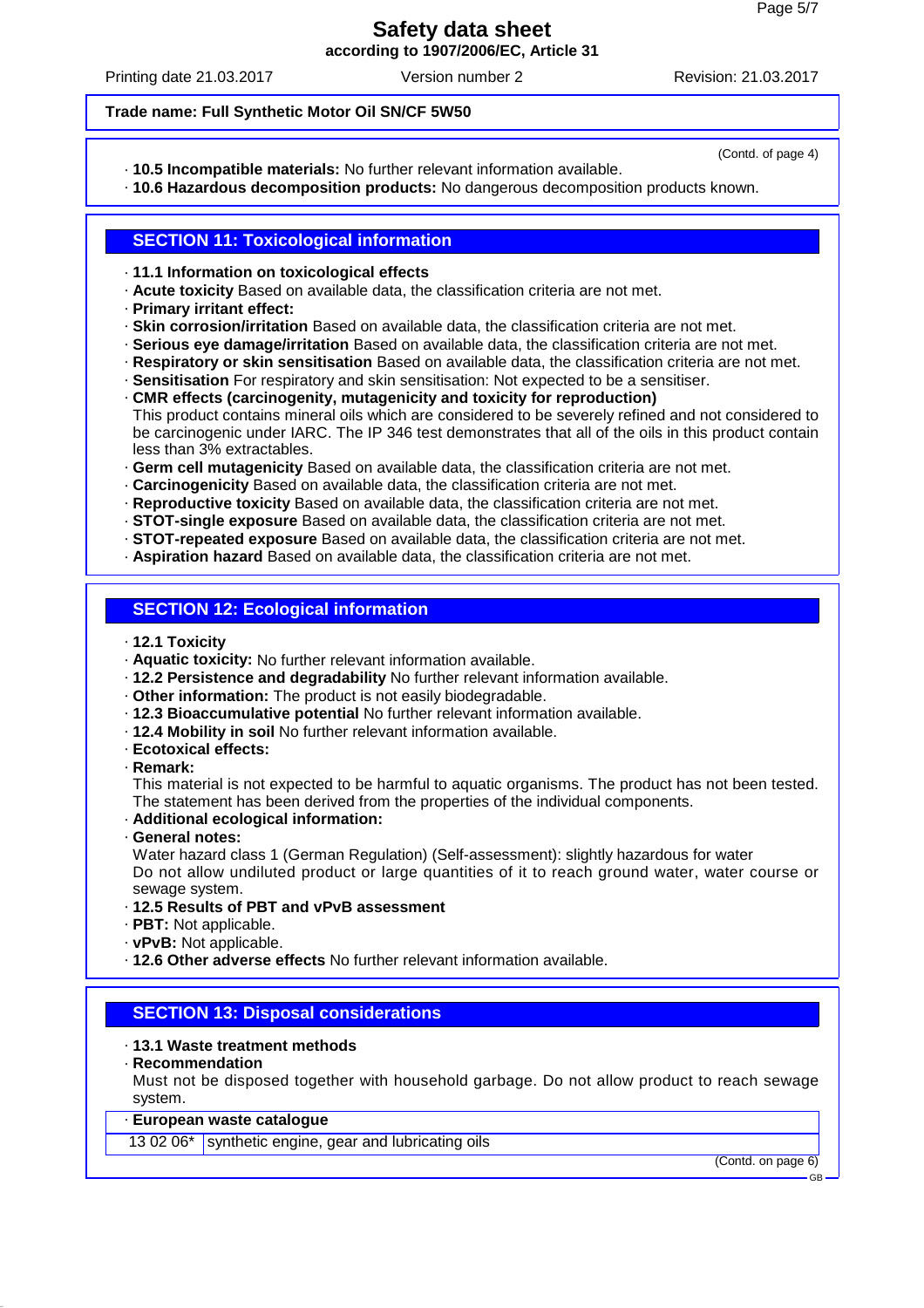Printing date 21.03.2017 Version number 2 Revision: 21.03.2017

#### **Trade name: Full Synthetic Motor Oil SN/CF 5W50**

· **Uncleaned packaging:**

· **Recommendation:** Disposal must be made according to official regulations.

| <b>SECTION 14: Transport information</b>                                   |                 |
|----------------------------------------------------------------------------|-----------------|
| . 14.1 UN-Number<br>· ADR/ADN, ADN, IMDG, IATA                             | Void            |
| 14.2 UN proper shipping name<br>· ADR/ADN, ADN, IMDG, IATA                 | Void            |
| 14.3 Transport hazard class(es)                                            |                 |
| · ADR/ADN, ADN, IMDG, IATA<br>· Class                                      | Void            |
| 14.4 Packing group<br>· ADR/ADN, IMDG, IATA                                | Void            |
| . 14.5 Environmental hazards:<br>· Marine pollutant:                       | No.             |
| · 14.6 Special precautions for user                                        | Not applicable. |
| 14.7 Transport in bulk according to Annex II<br>of Marpol and the IBC Code | Not applicable. |
| · UN "Model Regulation":                                                   | Void            |

# **SECTION 15: Regulatory information**

· **15.1 Safety, health and environmental regulations/legislation specific for the substance or mixture**

· **Directive 2012/18/EU**

· **Named dangerous substances - ANNEX I** None of the ingredients is listed.

· **National regulations:**

· **Waterhazard class:** Water hazard class 1 (Self-assessment): slightly hazardous for water.

· **15.2 Chemical safety assessment:** A Chemical Safety Assessment has not been carried out.

### **SECTION 16: Other information**

This information is based on our present knowledge. However, this shall not constitute a guarantee for any specific product features and shall not establish a legally valid contractual relationship.

· **Relevant phrases**

H304 May be fatal if swallowed and enters airways.

H318 Causes serious eye damage.

H411 Toxic to aquatic life with long lasting effects.

H413 May cause long lasting harmful effects to aquatic life.

· **Department issuing SDS:** Product safety department.

· **Contact:** Product safety department

· **Abbreviations and acronyms:**

RID: Règlement international concernant le transport des marchandises dangereuses par chemin de fer (Regulations Concerning the International Transport of Dangerous Goods by Rail)

IATA-DGR: Dangerous Goods Regulations by the "International Air Transport Association" (IATA)

ICAO: International Civil Aviation Organisation

ICAO-TI: Technical Instructions by the "International Civil Aviation Organisation" (ICAO)

ADR: Accord européen sur le transport des marchandises dangereuses par Route (European Agreement concerning the International Carriage of Dangerous Goods by Road)

(Contd. on page 7)

(Contd. of page 5)

GB